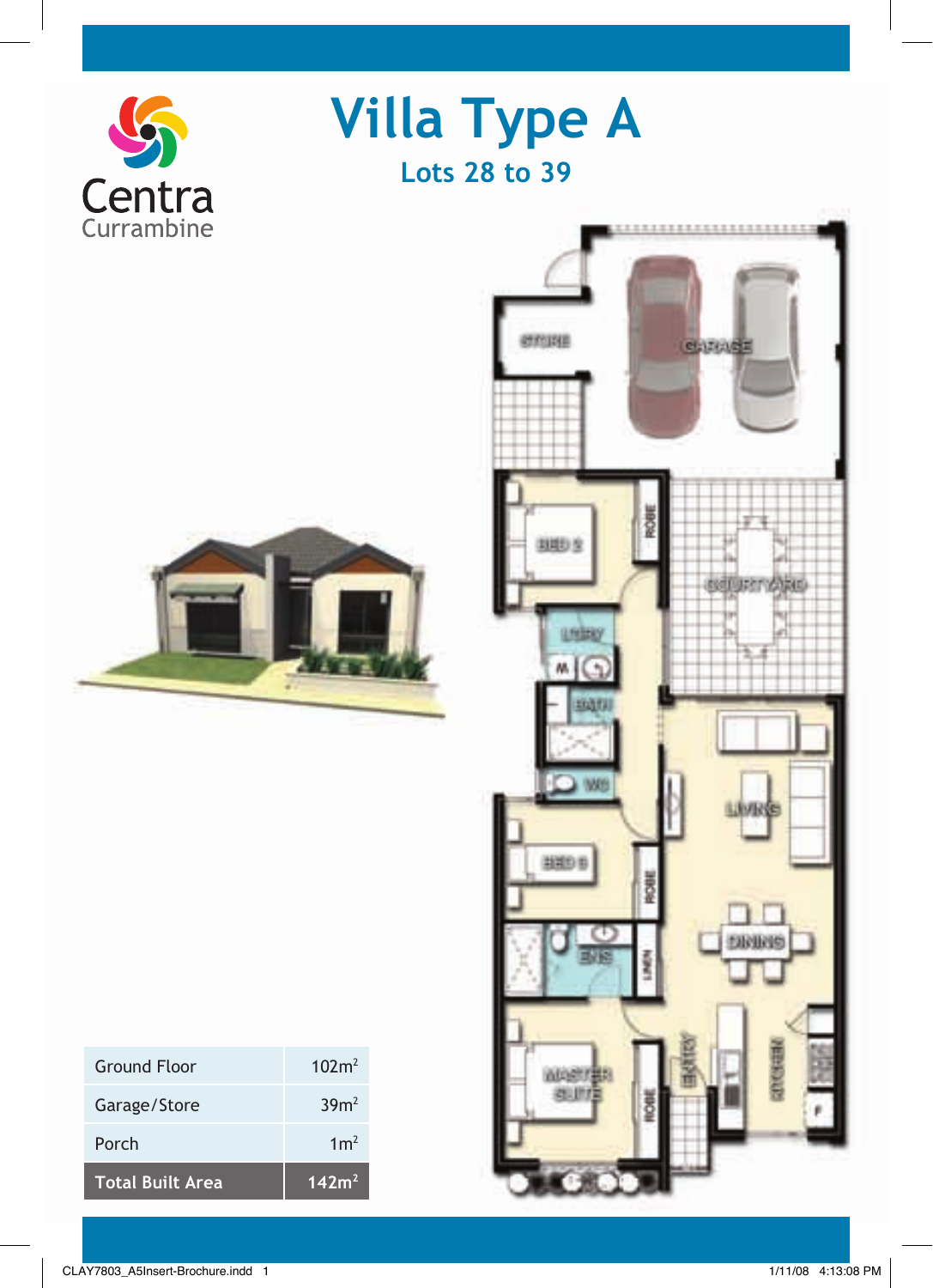

| <b>Total Built Area</b> | 147m <sup>2</sup> |
|-------------------------|-------------------|
| Porch                   | 1 <sup>2</sup>    |
| Garage/Store            | 40m <sup>2</sup>  |
| <b>Ground Floor</b>     | 106m <sup>2</sup> |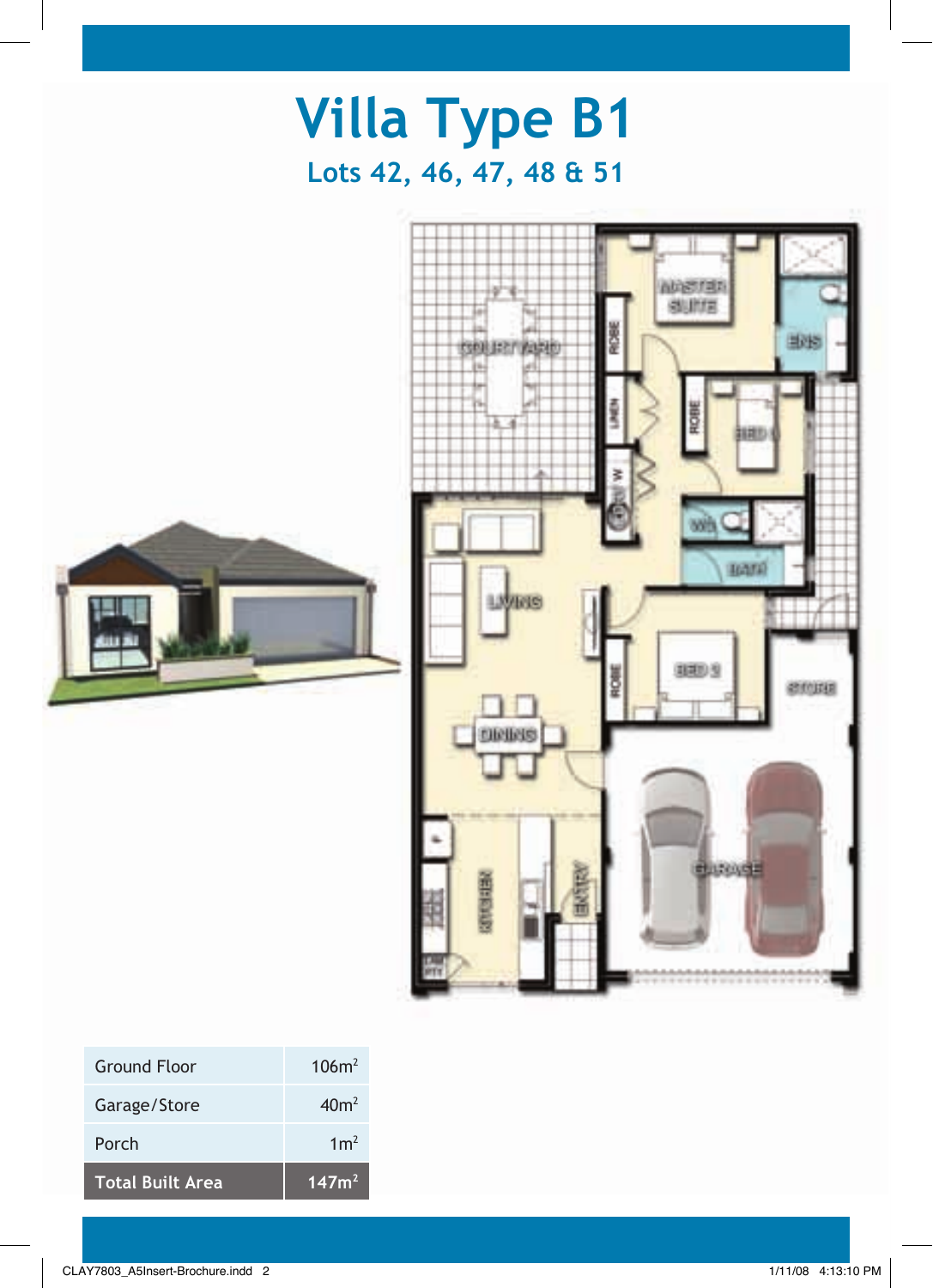

| <b>Total Built Area</b> | 147m <sup>2</sup> |
|-------------------------|-------------------|
| Porch                   | 2m <sup>2</sup>   |
| Garage/Store            | 39m <sup>2</sup>  |
| Ground Eloor            | 106m <sup>2</sup> |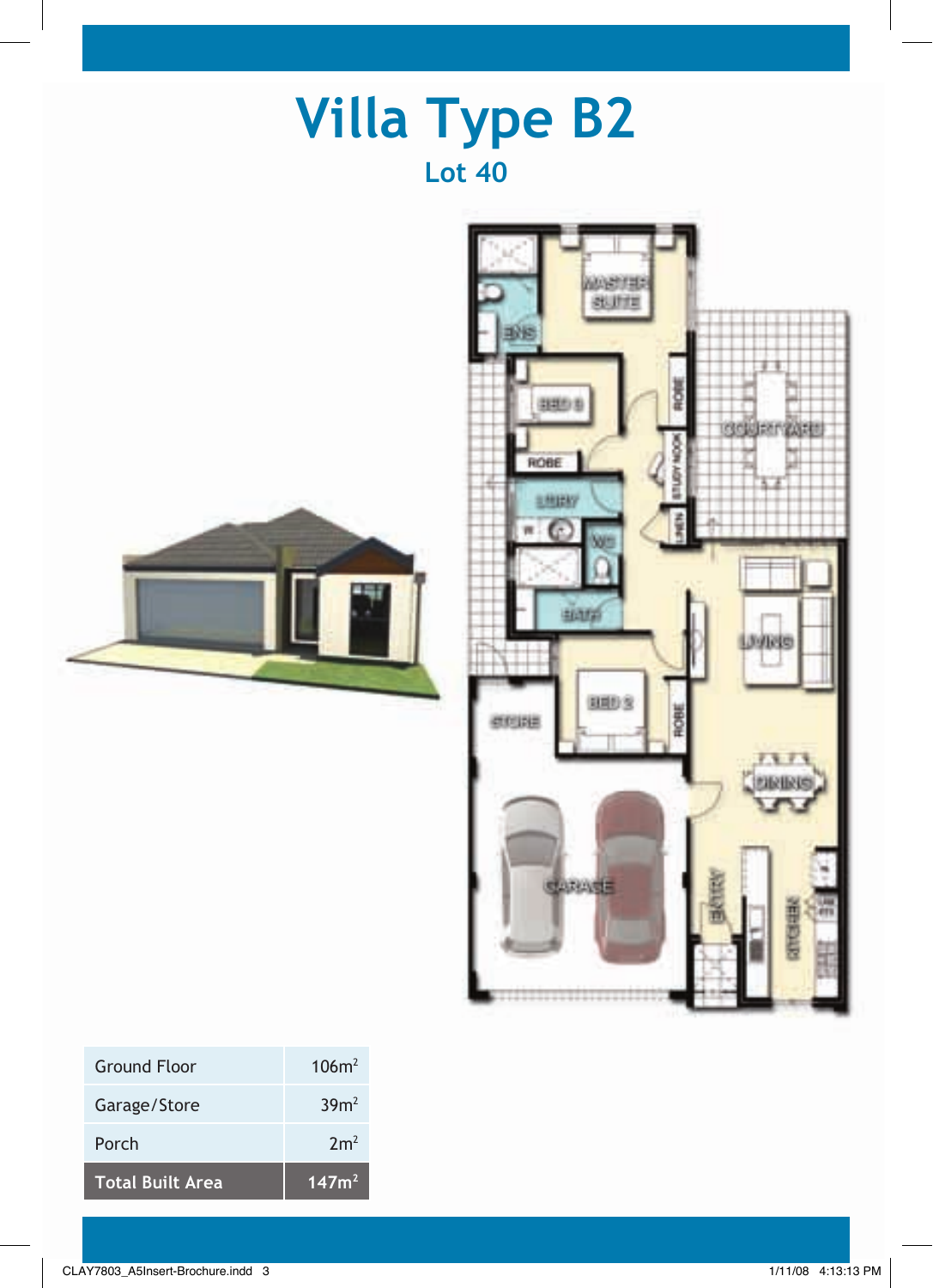

| <b>Total Built Area</b> | 147m <sup>2</sup> |
|-------------------------|-------------------|
| Porch                   | 2m <sup>2</sup>   |
| Garage/Store            | 39m <sup>2</sup>  |
| Ground Eloor            | $106m^2$          |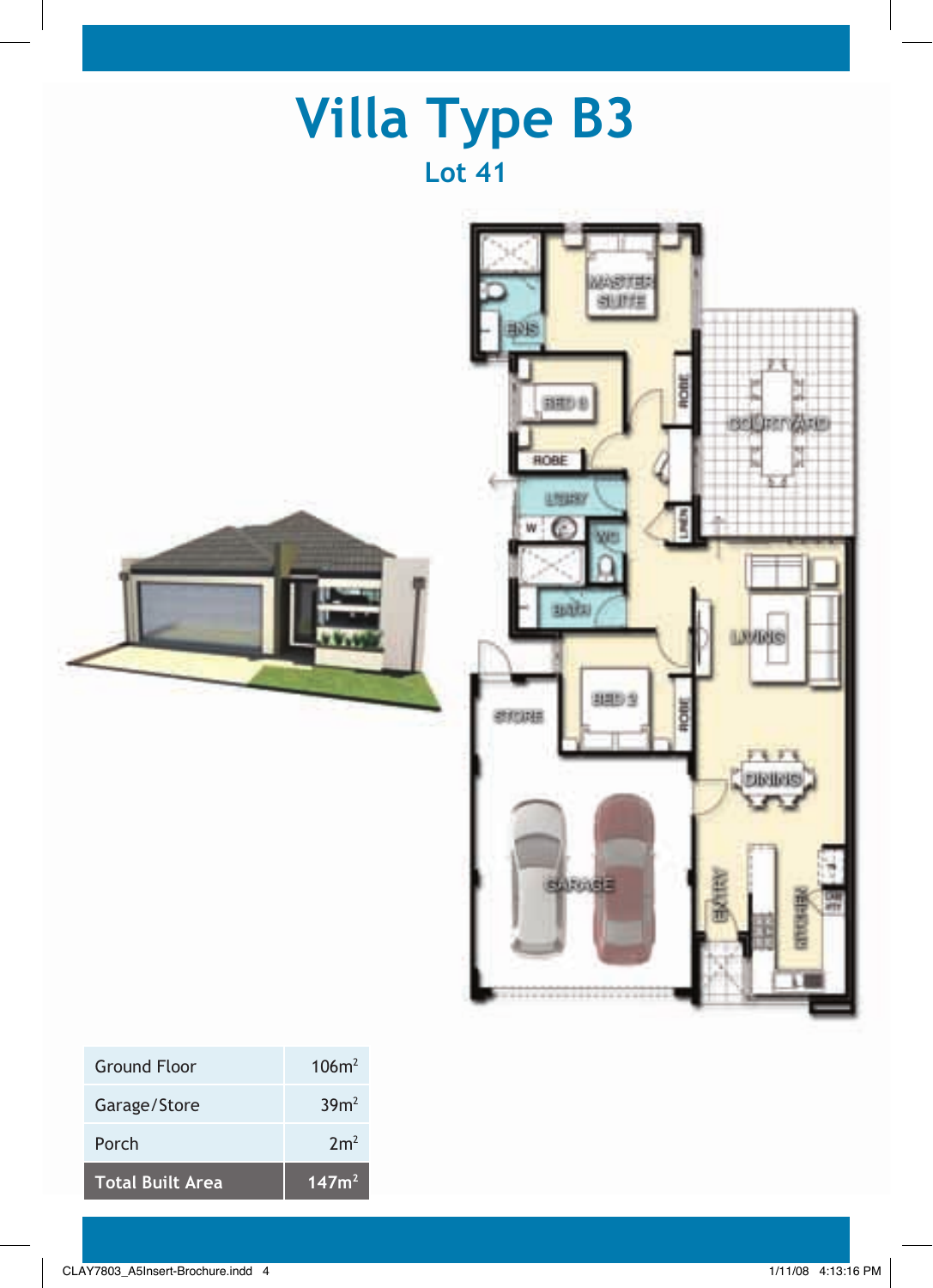| <b>Villa Type B4</b><br><b>Lot 44</b>                                                                                                                                           |
|---------------------------------------------------------------------------------------------------------------------------------------------------------------------------------|
| ARKETER<br>创建线<br>s<br><b>OHE</b><br><b>Gillan</b><br>业地<br>м<br>ŏ<br><b>SVING</b><br><b>SALLER</b><br><b>BBD 3</b><br>ROBE<br>ecuus<br>谨<br><b>Ukilitie</b><br><b>SEARCHER</b> |

| <b>Ground Floor</b>     | 102m <sup>2</sup> |
|-------------------------|-------------------|
| Garage/Store            | 39m <sup>2</sup>  |
| Porch                   | 1 <sup>2</sup>    |
| <b>Total Built Area</b> | 142m <sup>2</sup> |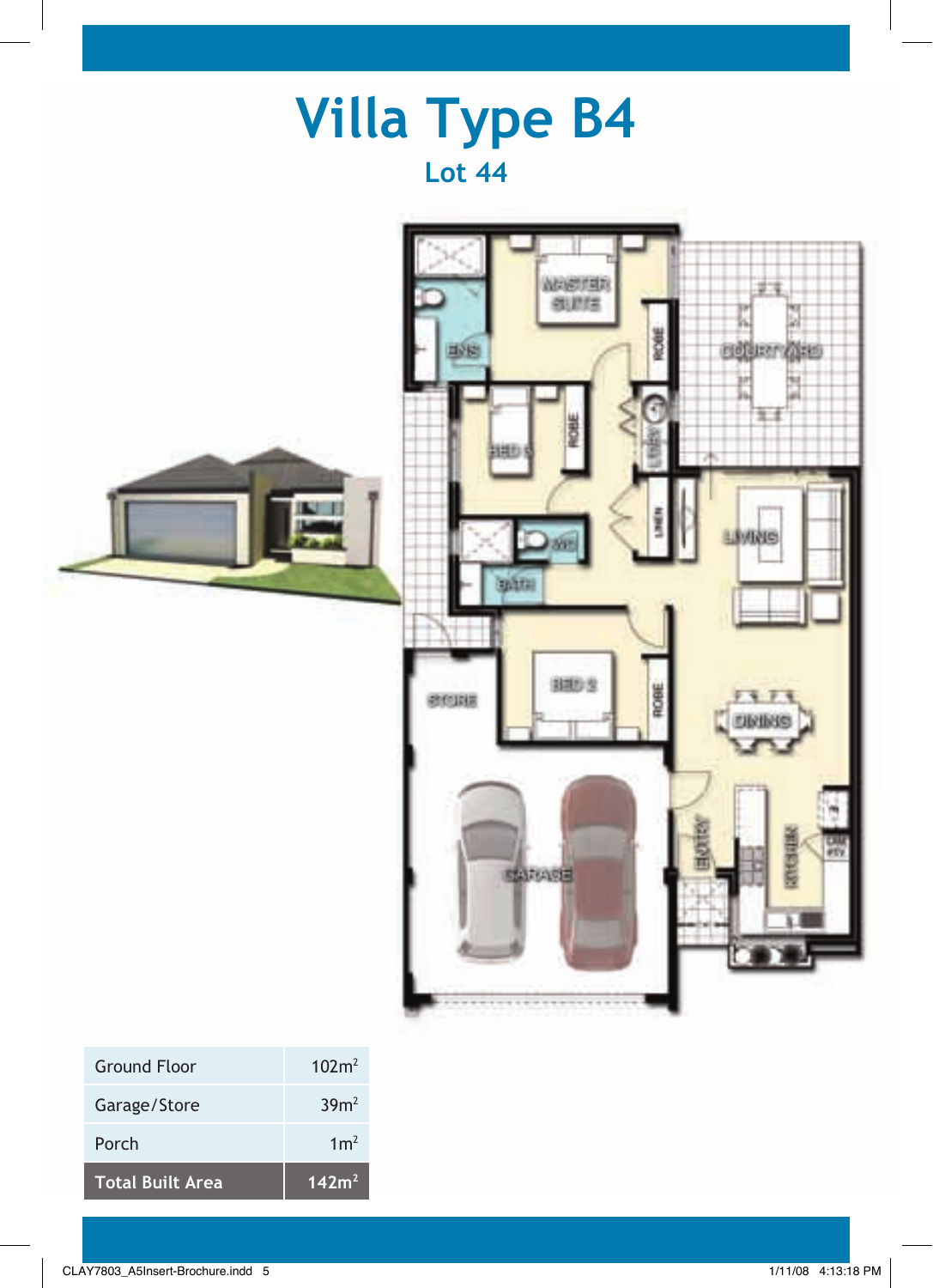

| <b>Ground Floor</b>     | 105m <sup>2</sup> |
|-------------------------|-------------------|
| Garage/Store            | 37 <sup>2</sup>   |
| Porch                   | 1 <sup>2</sup>    |
| <b>Total Built Area</b> | 143m <sup>2</sup> |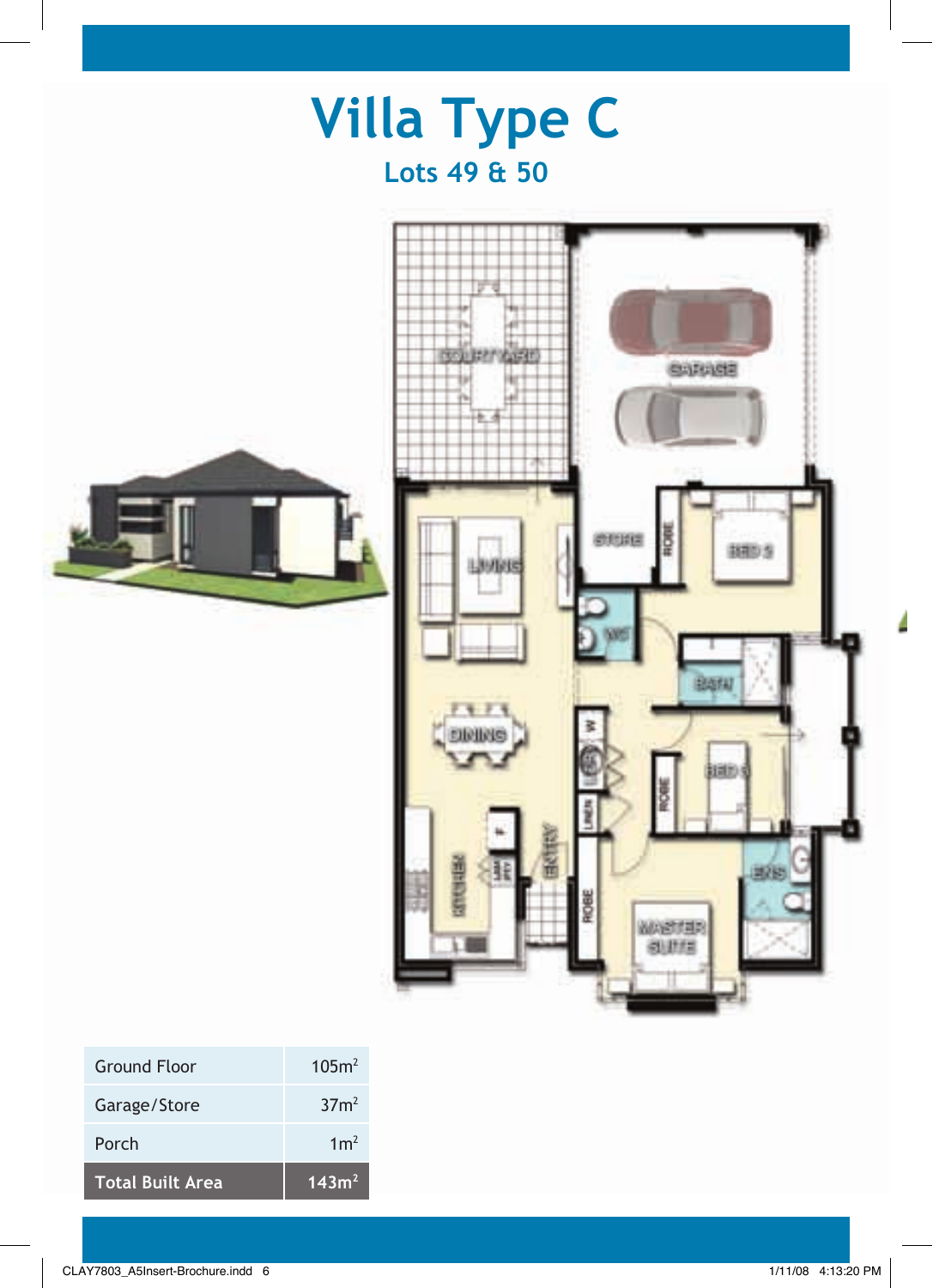

| <b>Ground Floor</b>     | 98 <sub>m²</sub>  |
|-------------------------|-------------------|
| Garage/Store            | 39m <sup>2</sup>  |
| Porch                   | 1m <sup>2</sup>   |
| <b>Total Built Area</b> | 138m <sup>2</sup> |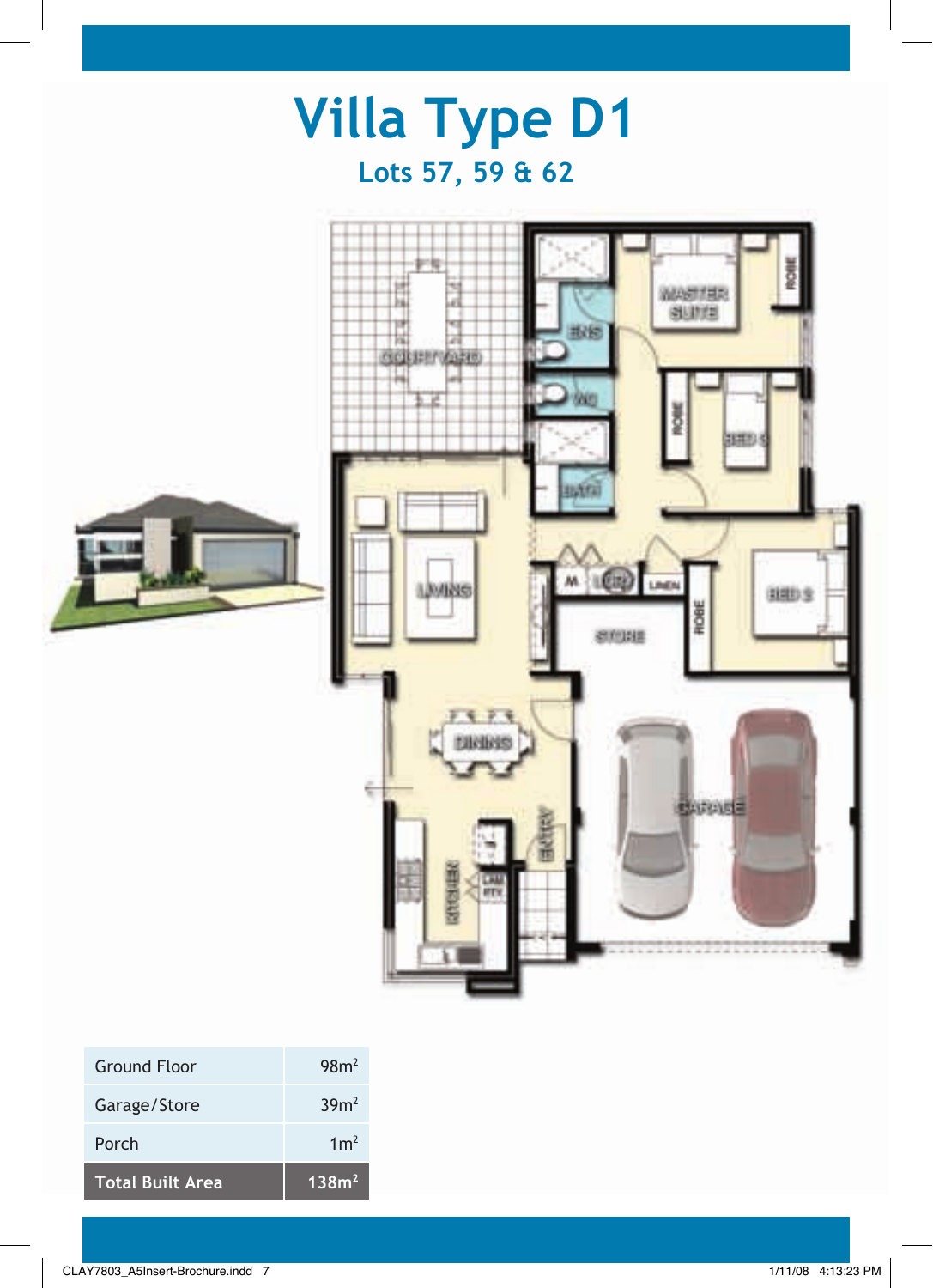

| <b>Total Built Area</b> | 138m <sup>2</sup> |
|-------------------------|-------------------|
| Porch                   | 1m <sup>2</sup>   |
| Garage/Store            | 39m <sup>2</sup>  |
| GIUUIIU FIUUI           | 70111             |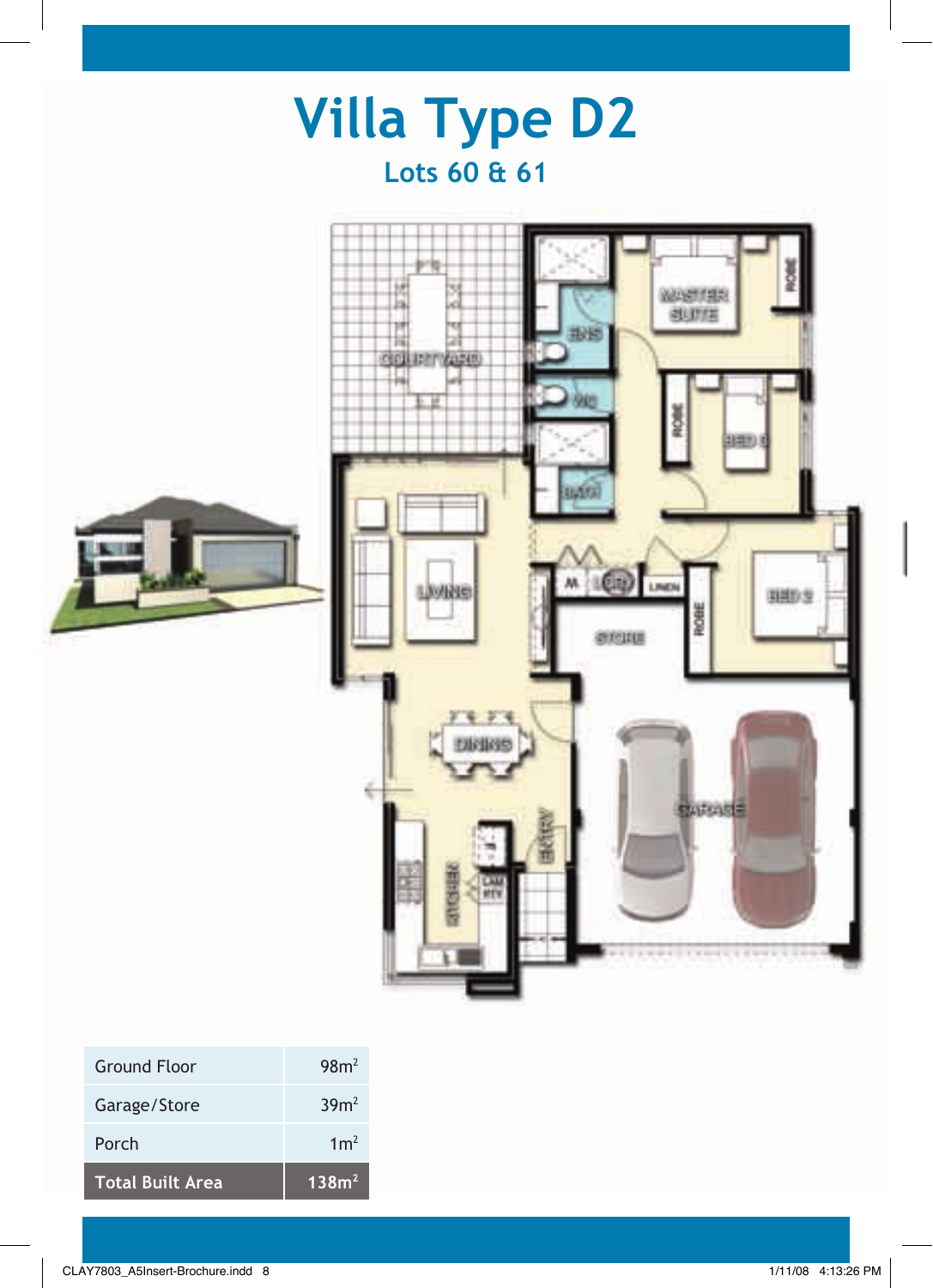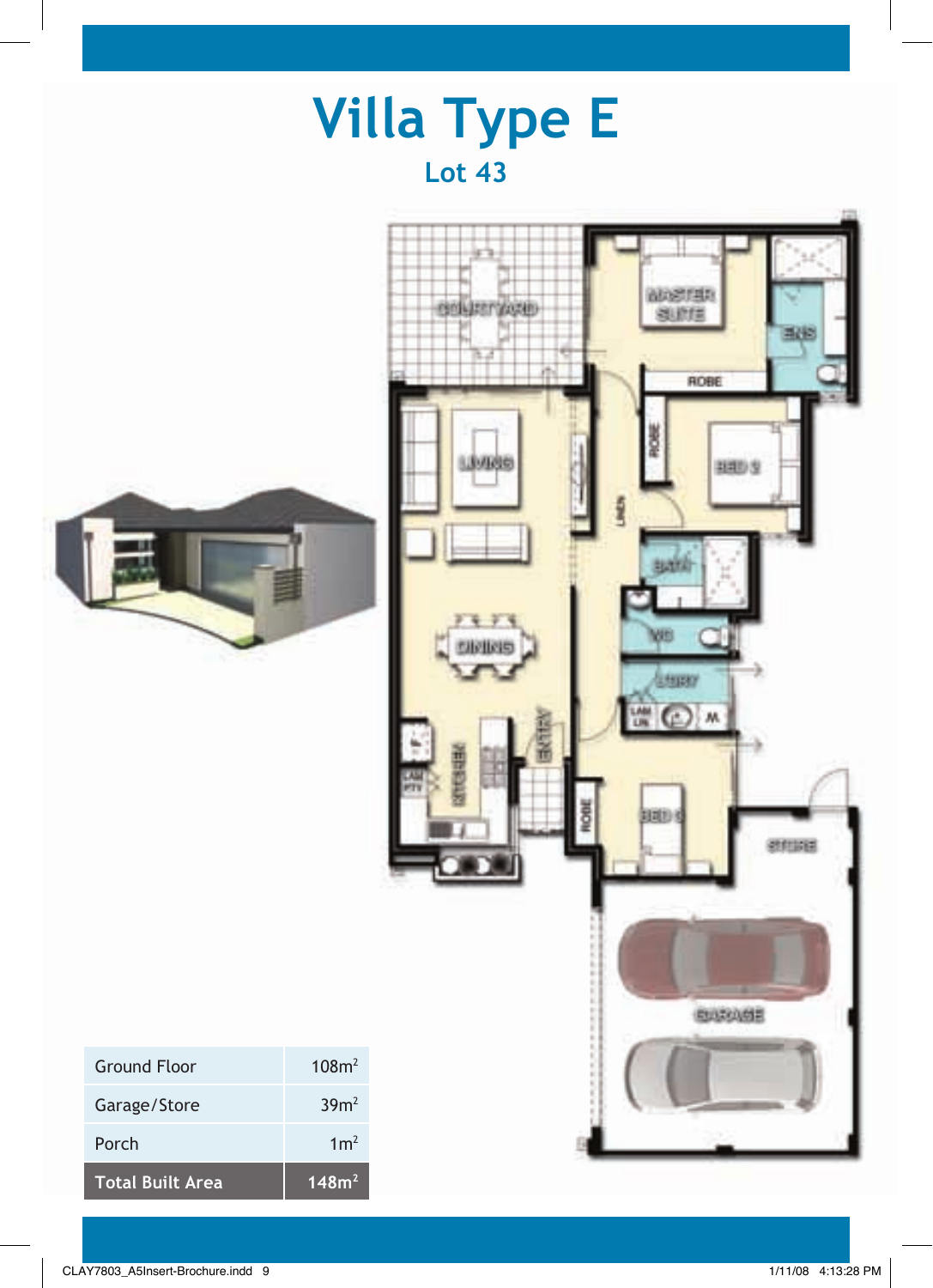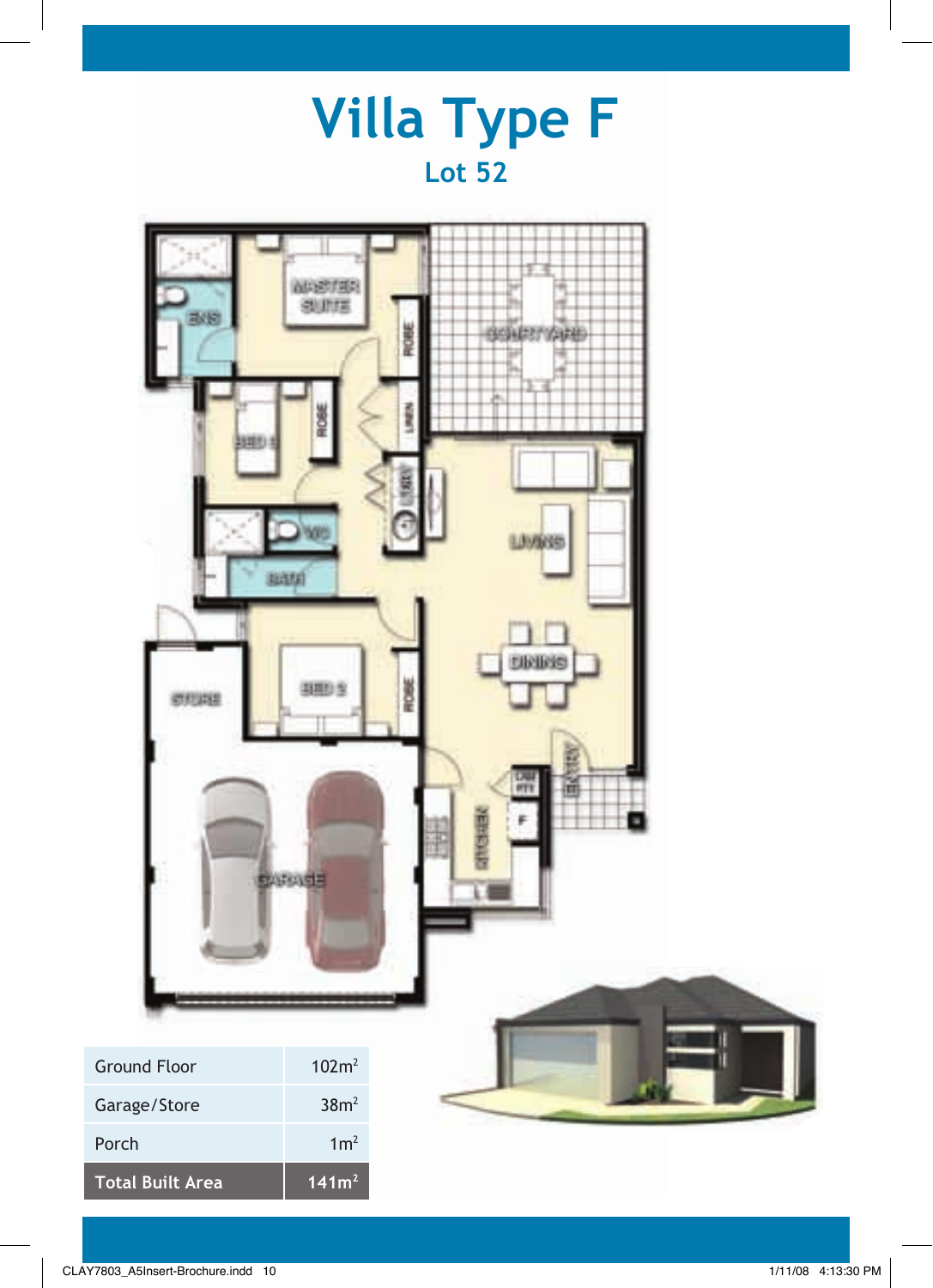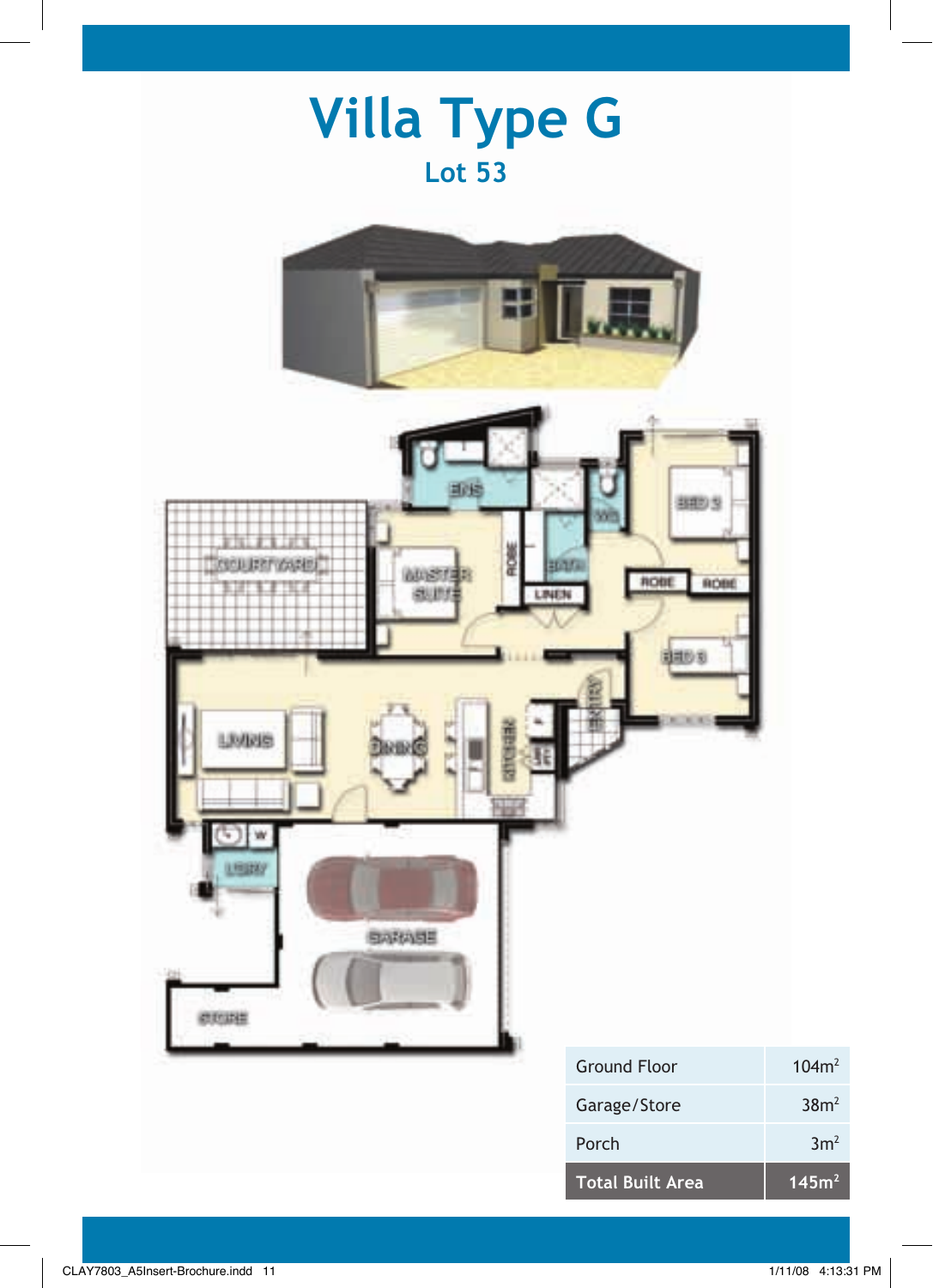

| Total Built Area | 147m <sup>2</sup> |
|------------------|-------------------|
| Porch            | 2m <sup>2</sup>   |
| Garage/Store     | 38m <sup>2</sup>  |
|                  |                   |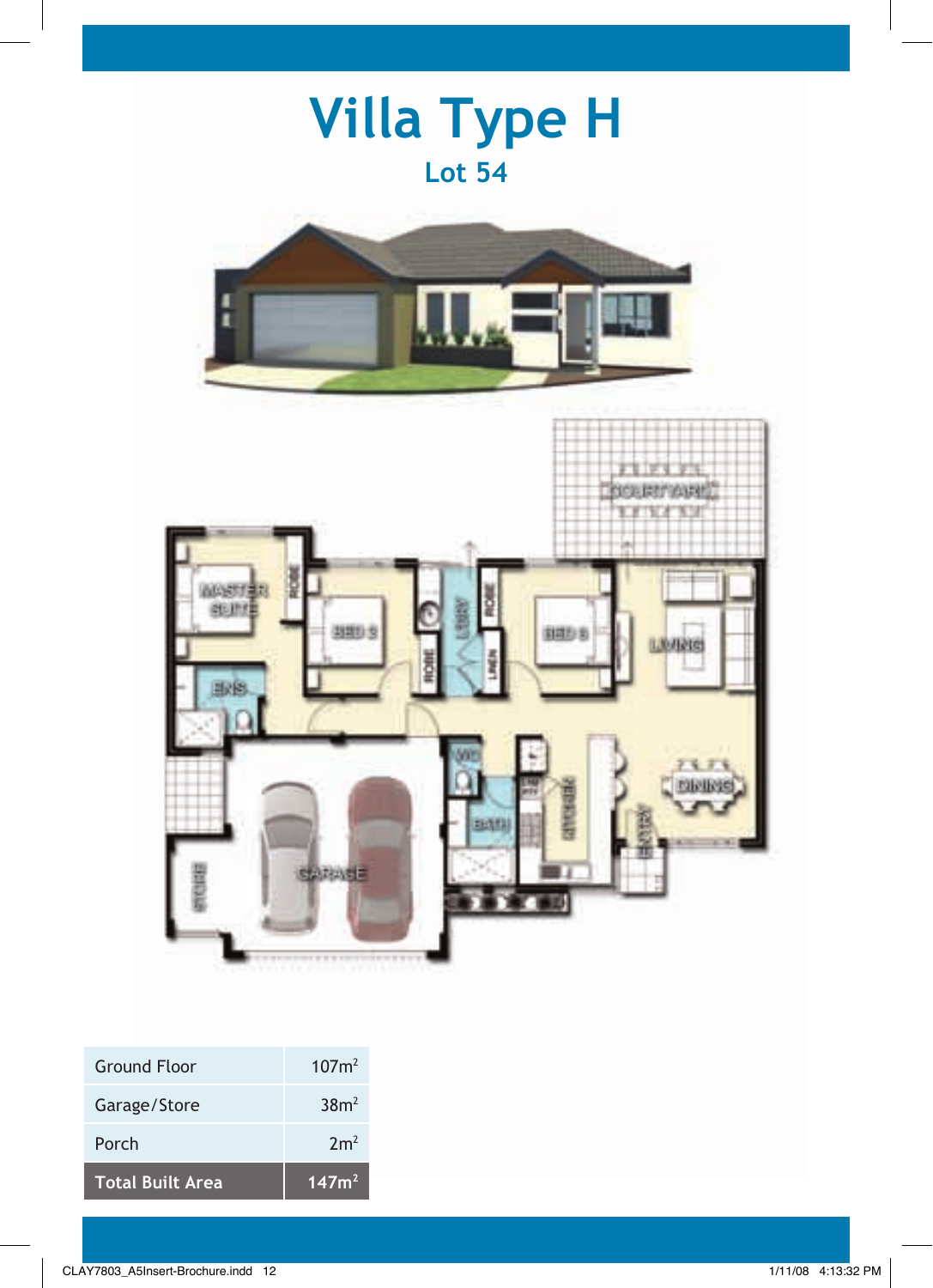|                                  |                                      | <b>Villa Type I</b><br><b>Lot 56</b>                                  |
|----------------------------------|--------------------------------------|-----------------------------------------------------------------------|
|                                  |                                      |                                                                       |
| 小线                               |                                      | 高度建設信息<br>RON<br>ishra<br><b>RHDS</b><br>8<br>ercura<br><b>BARAGE</b> |
| <b>Ground Floor</b>              | 103m <sup>2</sup>                    |                                                                       |
| Garage/Store                     | 39m <sup>2</sup>                     |                                                                       |
| Porch<br><b>Total Built Area</b> | 1m <sup>2</sup><br>143m <sup>2</sup> |                                                                       |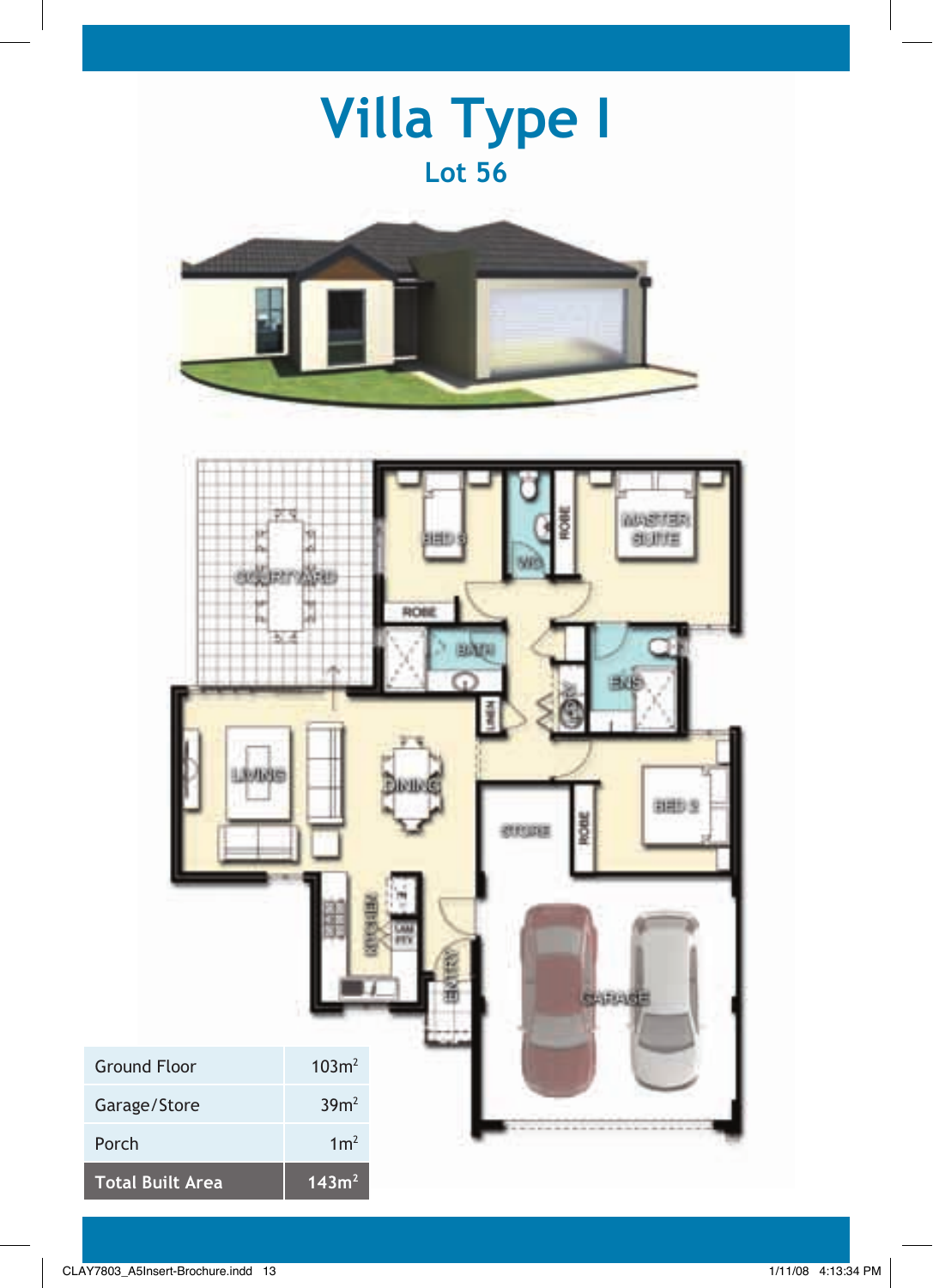





| <b>Total Built Area</b> | 146m <sup>2</sup> |
|-------------------------|-------------------|
| Porch                   | 2m <sup>2</sup>   |
| Garage/Store            | 38m <sup>2</sup>  |
| Ground Floor            | 106m <sup>2</sup> |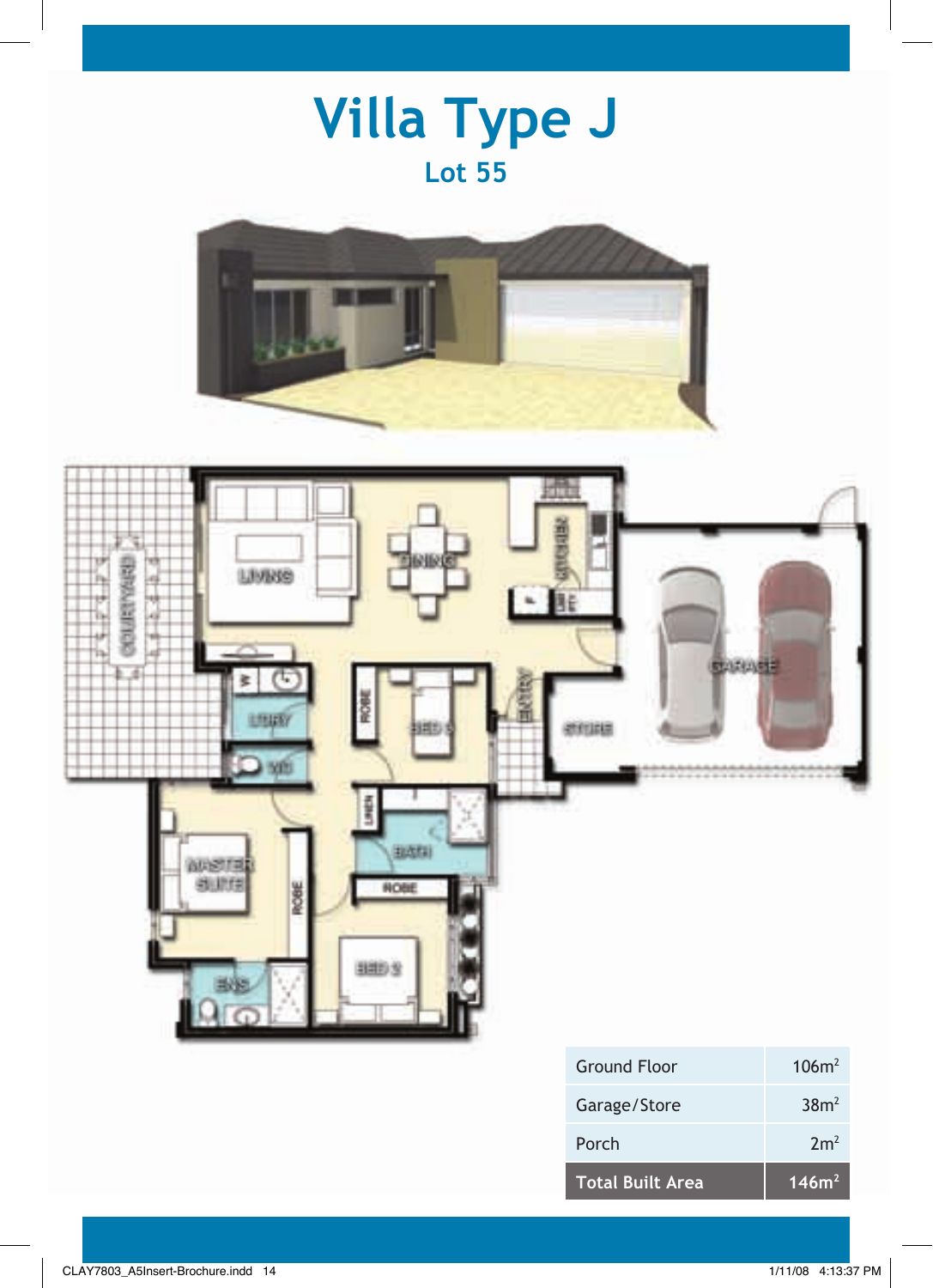## **Villa Type K Lot 58**



| <b>Total Built Area</b> | 144m <sup>2</sup> |
|-------------------------|-------------------|
| Porch                   | 1 <sup>2</sup>    |
| Garage/Store            | 37 <sup>2</sup>   |
| <b>Ground Floor</b>     | 106m <sup>2</sup> |